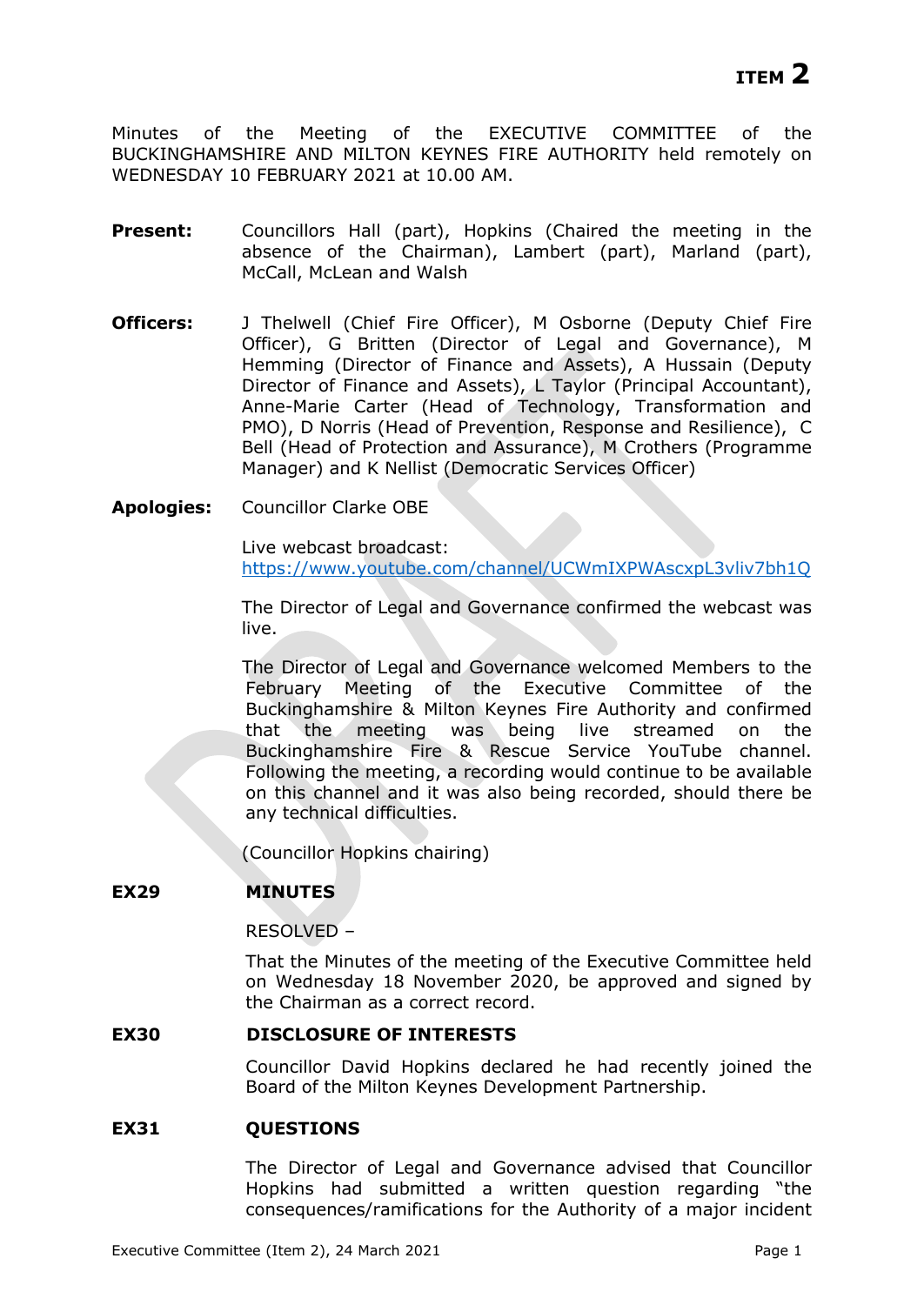being declared by the Leader of Buckinghamshire Council in relation to Covid-19."

The Deputy Chief Fire Officer advised Members that the declaration of a major incident was a collaborative declaration following a multi-agency meeting on 30 December 2020. Major incidents were defined by the Civil Contingencies Act 2004 and the actual definition was "an event or situation with a range of serious consequences which required special arrangements to be implemented by one or more emergency responder agency". An emergency responder agency could be any one or two category responders as defined in the Act, one of which was a local authority. Back in March 2020, a major incident (Covid-19) was declared by the Local Resilience Forum (LRF), for the whole of the Thames Valley area, this stayed in place until August 2020, when the first Covid wave started to dissipate and the LRF moved to a position of major incident standby.

The declaration of the major incident, declared on 30 December 2020, was reviewed by the Strategic Coordination Group (SCG) on 31 December 2020 and it was agreed by all partners involved that the whole of the Thames Valley had moved into major incident status due to the demand being placed across the region on all responder agencies and in particular the health system.

With regard to what additional support that can bring, it highlighted that resources were very stretched, particularly in health, and mutual aid could be requested through the SCG and Local Resilience Forums (LRF) and a mutual aid cell had been set up. Additionally, any requests for military aid to the civil authority arrangements can then be channelled through the LRF, on behalf of any agency declaring that major incident.

A major incident was defined as one that is "beyond the scope of business-as-usual operations, and is likely to involve serious harm, damage, disruption or risk to human life or welfare, essential services, the environment or national security" in addition "the severity of the consequences associated with a major incident are likely to constrain or complicate the ability of responders to resource and manage the incident".

(Councillors Lambert and Marland joined the meeting)

### **EX32 CHRISTMAS FLOODS – VERBAL UPDATE**

The Head of Prevention, Response and Resilience gave Members an update on the flooding that had taken place over the Christmas period in North Buckinghamshire and Milton Keynes causing an increase in activity for the Thames Valley Fire Control. The Service dealt with multiple flooding incidents, particularly in the villages north of Milton Keynes. Many of the areas of focus were main roads, where there was a significant number of cars stranded in rising water with occupants unable to safely exit their cars unassisted. At one stage, Thames Valley Fire Control received a call every minute and dealt with approximately 320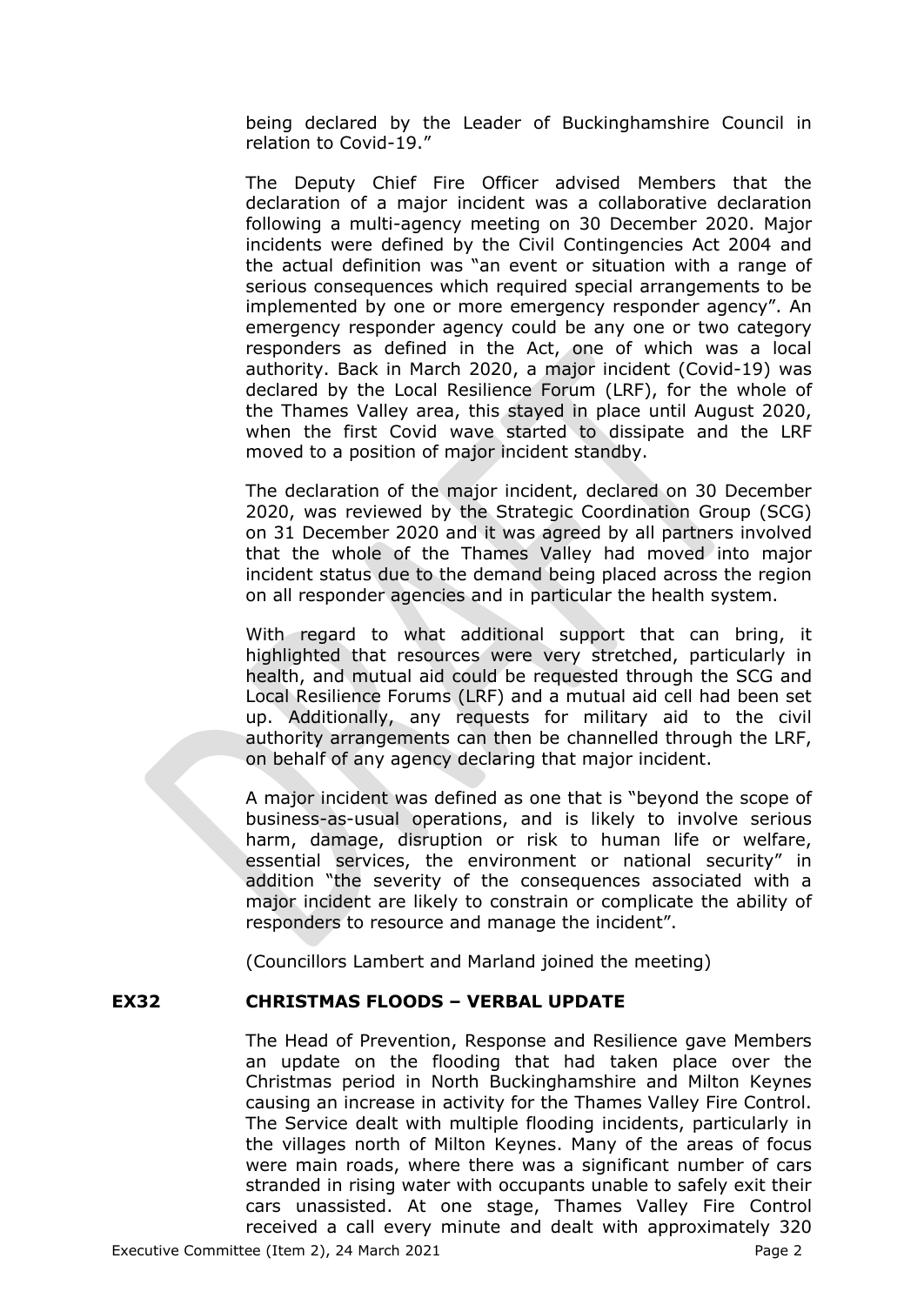incidents during the period. The Service attended over 160 incidents, most of which were flood related and there were a number of rescues carried out from multiple properties.

The Thames Valley Local Resilience Forum arranged partner teleconferences and provided regular updates to partners on forecasts throughout the entire period, with information from the Environmental Agency and the Met Office, including other predictions from a range of sources. The Local Resilience Forum would be carrying out a learning debrief towards the end of February, where local partner agencies would be invited to attend and any learnings from this event would be identify and addressed.

A Member asked for reassurance that when there had been incidents in the past, there had been issues with data sharing between different agencies, and if these now been resolved; and whether the Authority should be asking for example the Environmental Agency to dredge/de-silt the rivers or explain why they don't do it anymore and increase the risk of flooding.

The Head of Prevention, Response and Resilience responded by reiterating that the Authority had a good working relationship with all partner agencies through the Local Resilience Forum, and as mentioned, there would be a debriefing at the end of February and if there were any particular issues arising out of the flooding, these would be identified. Also, within the Service there was an Operational Assurance Team who regularly hold debriefs on a number of incidents and that informs any changes within the Service. Any learnings would also be shared nationally through the National Operational Learning Forum.

A Milton Keynes Member advised that the Water Flood Management Group at Milton Keynes Council had met on the 13 January 2021, along with the Environment Agency, and a Section 19 flood investigation report would be produced under the Milton Keynes flood investigation policy; and provided details of MKC's Head of Environment and Flood Water Management Officer with whom Authority officers could liaise in respect of the debrief. The report would be produced following investigation of the impacts of the floods in December and what caused them.

The Chief Fire Officer advised Members that in terms of identifying the risks, prevention was always better than emergency response and the Service would help in anyway it could with regard to the debrief, and in terms of any issues that need to be raised.

A Member asked if the Buckinghamshire Fire and Rescue Service website was updated regularly with current information in terms of guidance to residents on flooding and was advised that the website was up to date with current information and the public were regularly informed about ongoing incidents, via the website, Twitter and Facebook.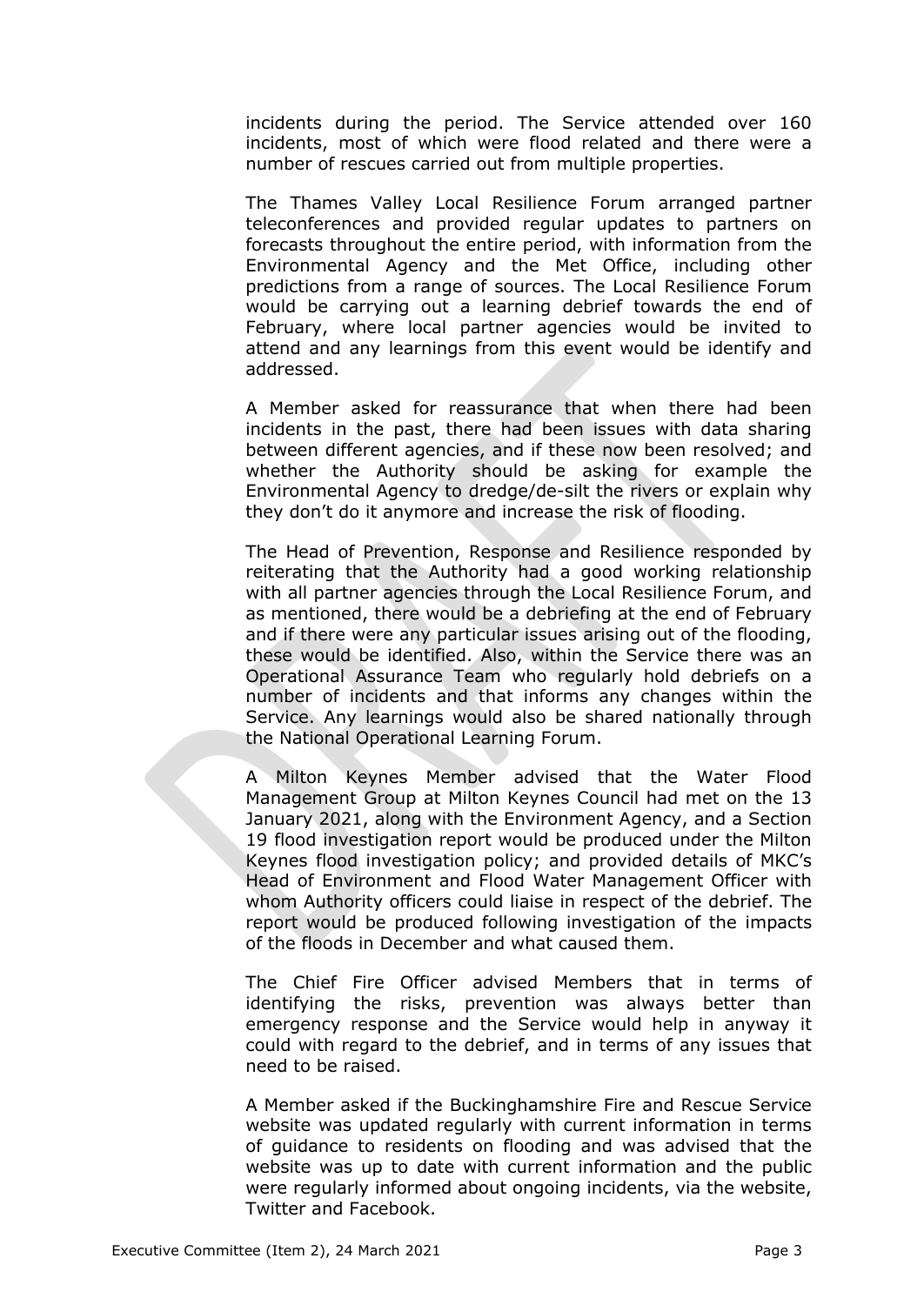A Member asked about the statutory duty of a fire and rescue service with regard to flooding and was advised they don't have a statutory duty to attend flooding, but this Service was very proactive in its response to flooding. As Members may be aware, there were two boats within the Service, at Newport Pagnell and Beaconsfield and both were registered on the national flood asset register which was held by DEFRA. There was a wide area flooding capability on most fire stations, whereby crews could respond to relatively low levels of moving water to be able to effect rescues to support communities more widely.

A Member asked if the outcomes from the Local Resilience Forum debrief could be brought back to a future meeting and was advised that it could.

# **EX33 BUDGET MONITORING REPORT APRIL – NOVEMBER 2020**

The Principal Accountant advised Members that the report set out the Authority's revenue and capital spending position as at 30 November 2020, together with the projected outturn position for the financial year. The current expenditure forecast of £31.698m against a budget of £31.339m resulted in an overspend of £358k. However, due to the additional funding of £847k received in year in relation to Covid, Protection Grants and Airwave, there was a net overall underspend of £489k.

The summary of variances seen within each Directorate, was as follows:

- Corporate Core was showing a £16k underspend which related to underspend in legal costs and consultations with the public (Public Safety Plan) as well as courses and conference fees postponed due to Covid; offset by unachievable interest income on investments and additional audit fees not budgeted for.
- Finance & Assets was showing an overspend of £48k which predominantly related to West Ashland revenue costs which would be partially covered by charges to South Central Ambulance Service and Thames Valley Police, not currently reflected in the forecast. This was offset by underspend relating to vacant posts within the directorate that have been now filled or recruitment delayed due to Covid.
- People & Organisational Development was showing an underspend of £69k mainly relating to underspend seen within employee costs. In addition, Thames Valley collaboration costs of £13k were not expected during the current financial year.
- Delivery, Corporate Development & Planning was currently projecting a £104k underspend. Covid response costs of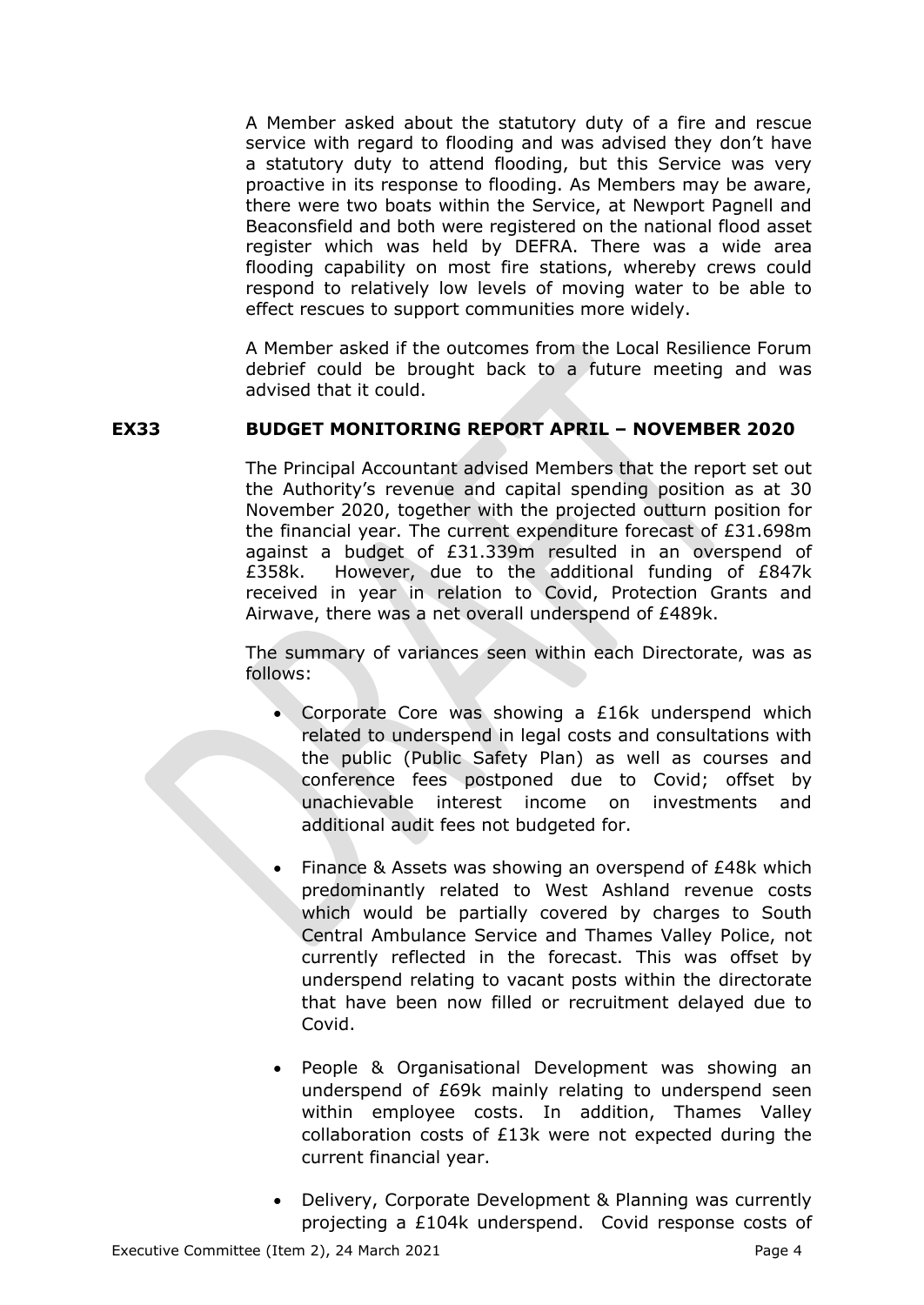£845k were reported within this directorate (including the £230k that has been transferred to a Covid-19 reserve as approved by this Committee in September) was offset by underspend seen within Wholetime and On-call direct employee costs. This was due to a number of wholetime posts not at the top of pay scales and employees being on the 2015 pension scheme which would see a lower contribution rate than budgeted for in the 1992 scheme.

• Statutory Accounting and Contingency overspend of £500k related to additional revenue contribution to capital as approved by this Committee in September.

The Principal Accountant advised Members that the Capital Programme for 2020/21 of £3.025m, included £1.809m worth of carry forward capital projects from 2019/20. Most of the capital works related to West Ashland. The forecasted year-end variance for Property Review (£2.686m) was expected to be offset by additional capital receipts and contributions which would result in a net variance of around £1m against the forecast expenditure.

A Member asked what was the latest position with regard to Covid-19 costs and the use of funding, given that the forecast was only until the end of November and the position may have changed.

The Deputy Director of Finance and Assets advised that the Authority had been given two allocations, £90k in March 2020 and £606k within this financial year, a total of £696k. The current projection looked like all the funding would be utilised. Following on from that, the Government had made another tranche of funding available, and having collated all the figures, the Authority would be putting in a bid for around £140k. This was predominantly due to the support it had given to South Central Ambulance Service, with some of its operational staff being seconded to drive ambulances and also the support the Authority had given to the mass vaccination programme. None of those costs were covered in the existing allocation of funding so the Authority was looking to access some of the additional funding being made available.

A Member asked about the property portfolio, in particular West Ashland, and recalled there was concern about one of the professional teams involved in the project and there had been discussions about getting some of the fees returned.

The Director of Finance and Assets advised that at present, work was ongoing to finalise the final account. It had taken longer than anticipated, partly due to Covid but also the complexity of finalising the figures. Once there was a final figure on the final account, the Authority would look at the possibility of what could potentially be recovered from the professional teams in terms of delays caused by design costs, design problems etc. It was still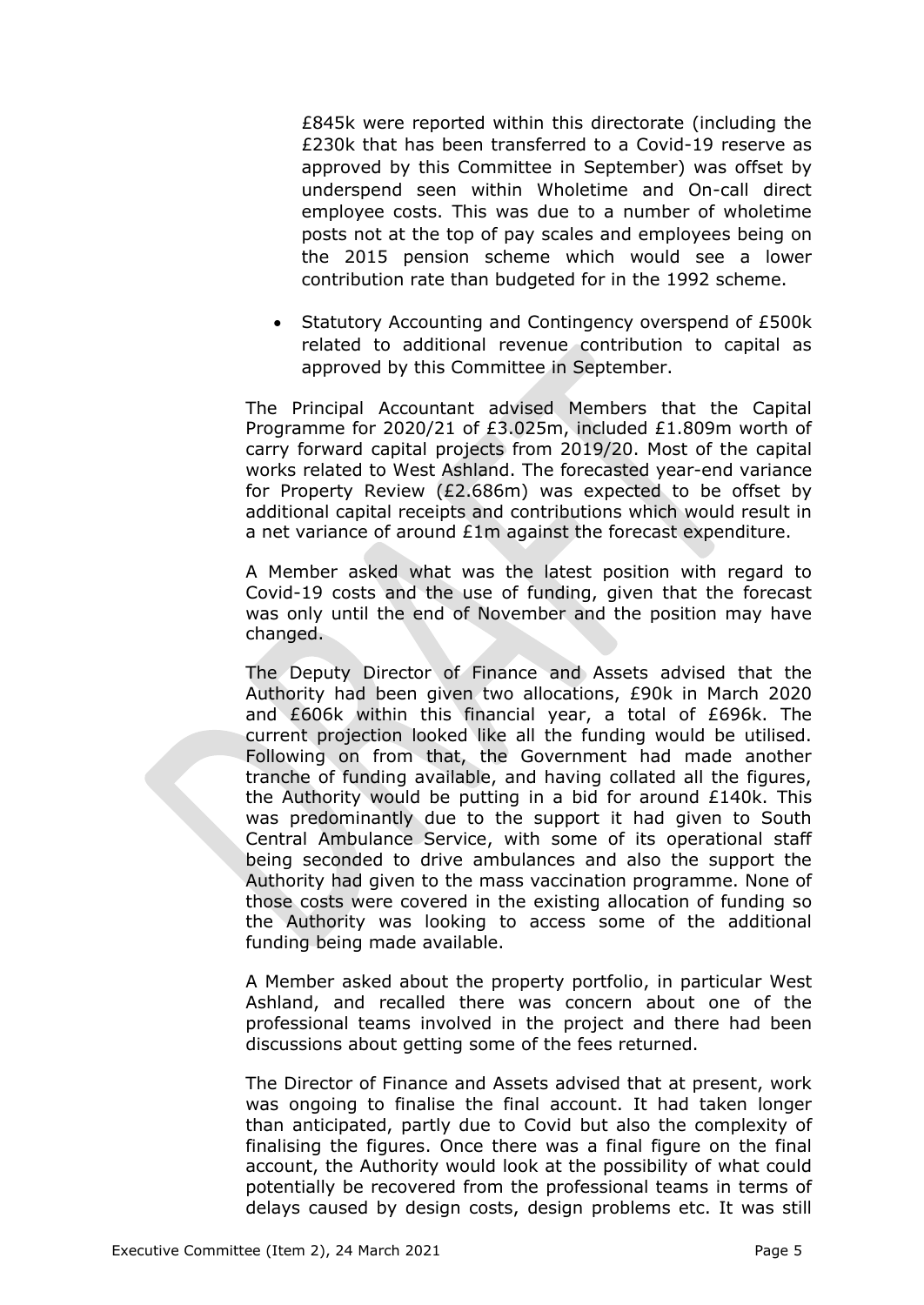to be investigated over the coming months and Members would be kept up to date with progress.

RESOLVED –

That the latest projected outturn forecast for the Authority as at 30 November 2020 be noted.

### **EX34 THE PRUDENTIAL CODE, PRUDENTIAL INDICATORS AND MINIMUM REVENUE PROVISION**

The Deputy Director of Finance and Assets advised Members that this was a technical report presented annually and it was in essence the Authority putting money aside in order to pay its long-term debt. The Authority had set aside £47k in order to pay off its debt and had already made sufficient revenue provision to cover the repayment of its gross borrowing. However, due to prohibitive penalties the early repayment of this borrowing was not currently an option. The Authority had no plans for additional borrowing in the foreseeable future, according to the current Medium Term Financial Plan. It was recommended that the Authorised Limit for 2021-22 continued to be set at £2m higher than the Operational Limit to allow for the effective management of cashflow in relation to capital receipts from land sales.

A Member asked what was the benefit of having made this sufficient revenue provision and was advised that the revenue provision was made in accordance with the Authority's Efficiency Plan. Back in 2015/16 the Authority wanted to identify potential savings in the revenue budget, so by setting this amount aside it does not have to allocate around £250k per year for a minimum revenue position.

RESOLVED –

That the Authority be recommended to approve:

- 1. The Prudential Indicators for 2021-22;
- 2. The Minimum Revenue Provision policy statement.

### **EX35 MEDIUM TERM FINANCIAL PLAN (MTFP) 2021/22 TO 2025/26**

The Deputy Director of Finance and Assets advised Members that the report presented the proposed revenue and capital Medium Term Financial Plan (MTFP) for the financial years 2021/22 to 2025/26. The MTFP was closely linked to the Financial Strategy, approved in December 2020 which was the link between the Authority's long-term service objectives and its financial capacity. The financial settlement by Government had recently been announced and within the settlement it confirmed that authorities without any specific council tax freedoms, could increase council tax by up to 1.99% without the need for a referendum.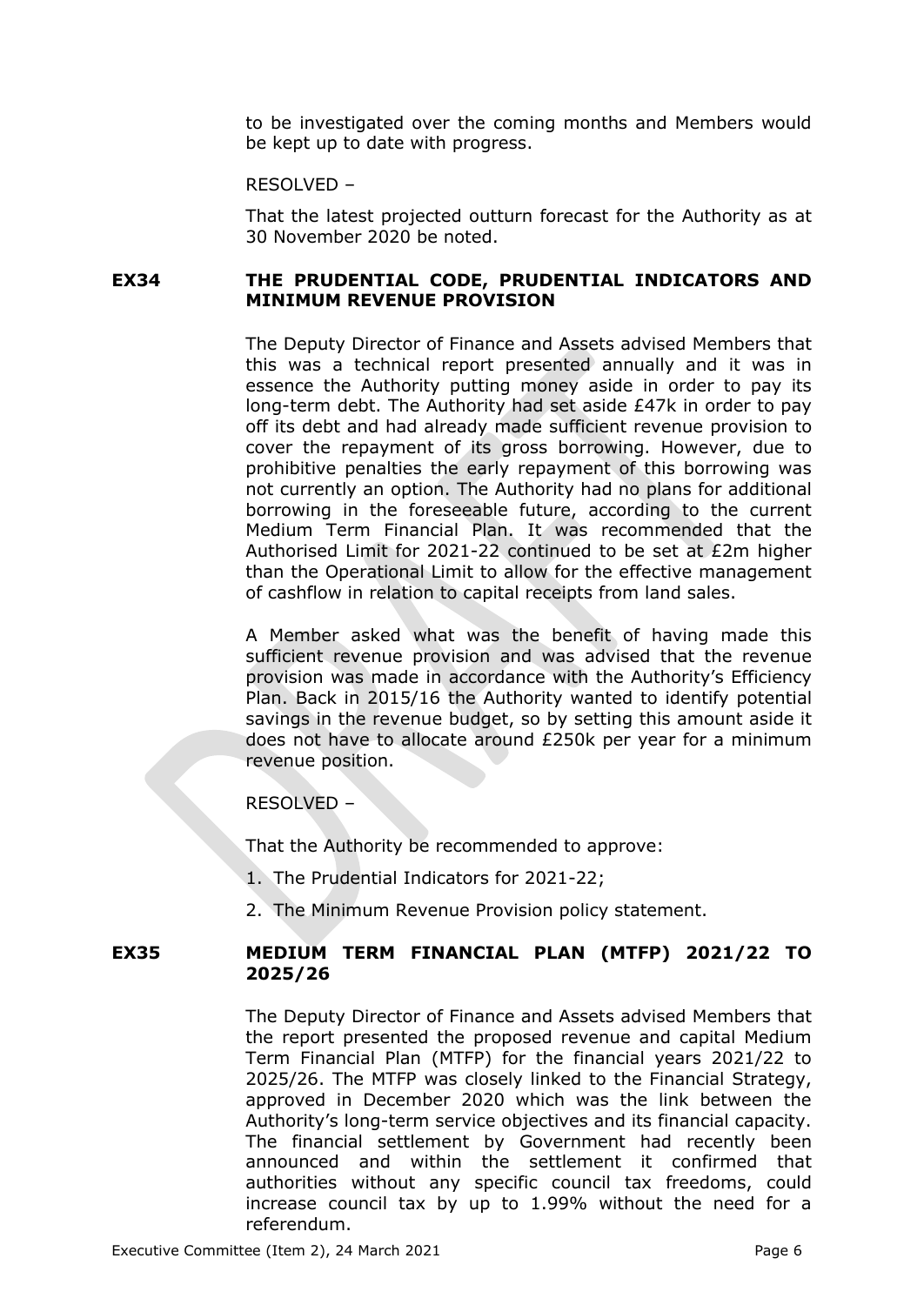The Deputy Director of Finance and Assets advised Members that the Authority had also seen a reduction in its Council Tax base by 0.65%. For comparison, in previous years the Council Tax base had increased in the region of 1.5% to 2%. To counter some of this reduction, the Government had announced an additional £670m unringfenced grant that would be distributed to authorities in recognition of the increased costs of providing local Council Tax support following the Covid-19 pandemic. Indicative figures published on 18 December 2020 show the Authority would receive in the region of £336k which had been reflected in the projections under the heading Council Tax Support Grant.

The Deputy Director of Finance and Assets advised Members that without sufficient time to undertake a full comprehensive spending review due to the Covid-19 Pandemic, the Government had effectively rolled forward amounts within the settlement funding assessment for 2020/21 and increased these by the rate of inflation as at September 2020. The exception was the pension grant funding which was a flat cash settlement and expected to be included in future years' settlement funding assessment and subject to review as part of the anticipated three-year comprehensive spending review. It was anticipated that next year the Government would revert to a three-year comprehensive spending review whereby all funding would be subject to review.

The Deputy Director of Finance and Assets advised Members that in terms of the Authority's budget setting process, this year officers reverted back to the incremental budgeting setting approach when developing the budget proposal for 2021/22. With the projected reductions in council tax base and business rates funding, the budget setting process was scrutinised by Officers and Members to ensure only proposals which added value for money were approved.

The Deputy Director of Finance and Assets advised Members as to the contents of an updated Appendix 1 and updated Appendix 2 from those contained in the Agenda Pack and that the figures within them could not yet be finalised as more data was still being received in respect of National Non-Domestic Rates information from Buckinghamshire Council. As the situation was dynamic further revised Appendices 1 and 2 would be provided to the Authority meeting on 17 February which would be the figures on which the Authority would base its decision to approve the revenue budget, capital programme, and precept.

### RESOLVED –

That the Authority be recommended to:

1(a) Note and have due regard to the report and Statement of the Chief Finance Officer (see section 8 of Annex A).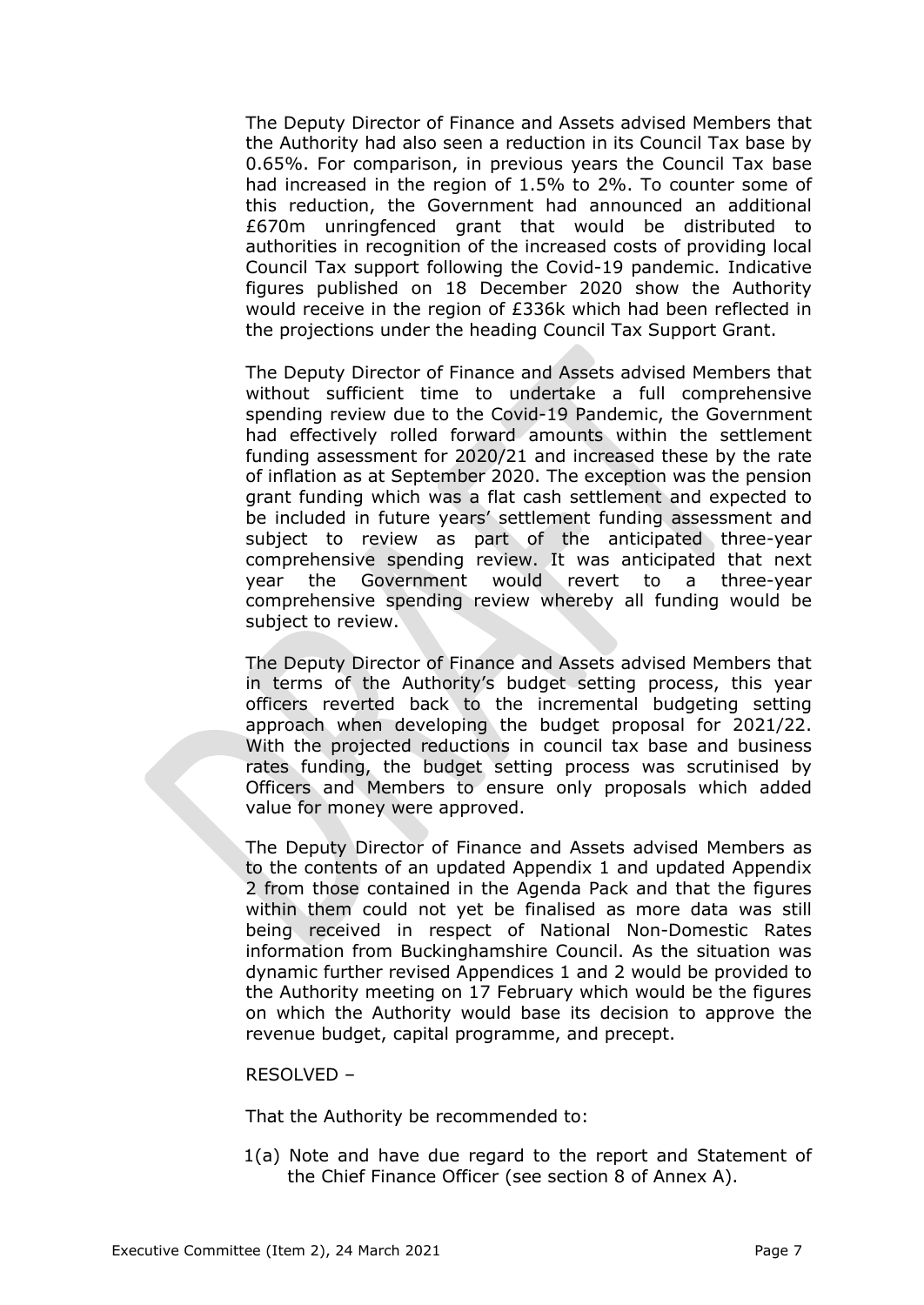- 1(b) Approve a Council Tax precept of £67.16 for a band D equivalent property (a 1.99% increase from 2020/21 - equal to 2.5p per week) and the revenue budget as set out in Appendix 1.
- 1(c) Approve the capital programme as set out in Appendix 2.
- 2 Not hold a referendum to increase Council Tax above the 2% threshold for 2021/22.
- 3 Note that a referendum may need to be considered for 2022/23 depending on the outcome of the Comprehensive Spending Review.

# **EX36 RESPONSE TO THE PROVISIONAL LOCAL GOVERNMENT FINANCE SETTLEMENT 2021-22: CONSULTATION PAPER**

The Director of Finance and Assets advised Members that this report was to update Member on the response to the Consultation published on 17 December 2020, with a deadline for responses of 16 January 2021. In accordance with the Scheme of Delegation to Officers, the response was discussed with the Chairman and Lead Member before submission. This paper detailed the content of the submission for the attention of the Authority.

The response solely focuses on question two, which seeks views on the council tax referendum principles for 2021-22. Despite representations made by this Service and the National Fire Chiefs Council in the lead up to the provisional settlement, no additional precept flexibility had been made available to fire and rescue authorities.

The response to the Consultation also made reference to the Authority's HMICFRS inspection report that notes serious concerns as to whether the Service has the resources it needed to meet its foreseeable risk, despite being highly efficient and having an innovative deployment model which, if better funded, would be a cost-effective way of keeping people safe.

A Member asked if the Authority had received a response to the letter it sent to the Fire Minister and was advised that the Group Leaders had sent a joint letter in December and a response had just been received. It basically advised that there was no opportunity for any flexibility, but they would like to meet with officers to look at other ways of meeting our reduced funding besides increasing flexibility in Council Tax. This was not the response the Authority was looking for, but officers would engage positively with officials from the Home Office.

### RESOLVED –

That the response to the Consultation be noted.

### **EX37 MEMBERS' ALLOWANCES**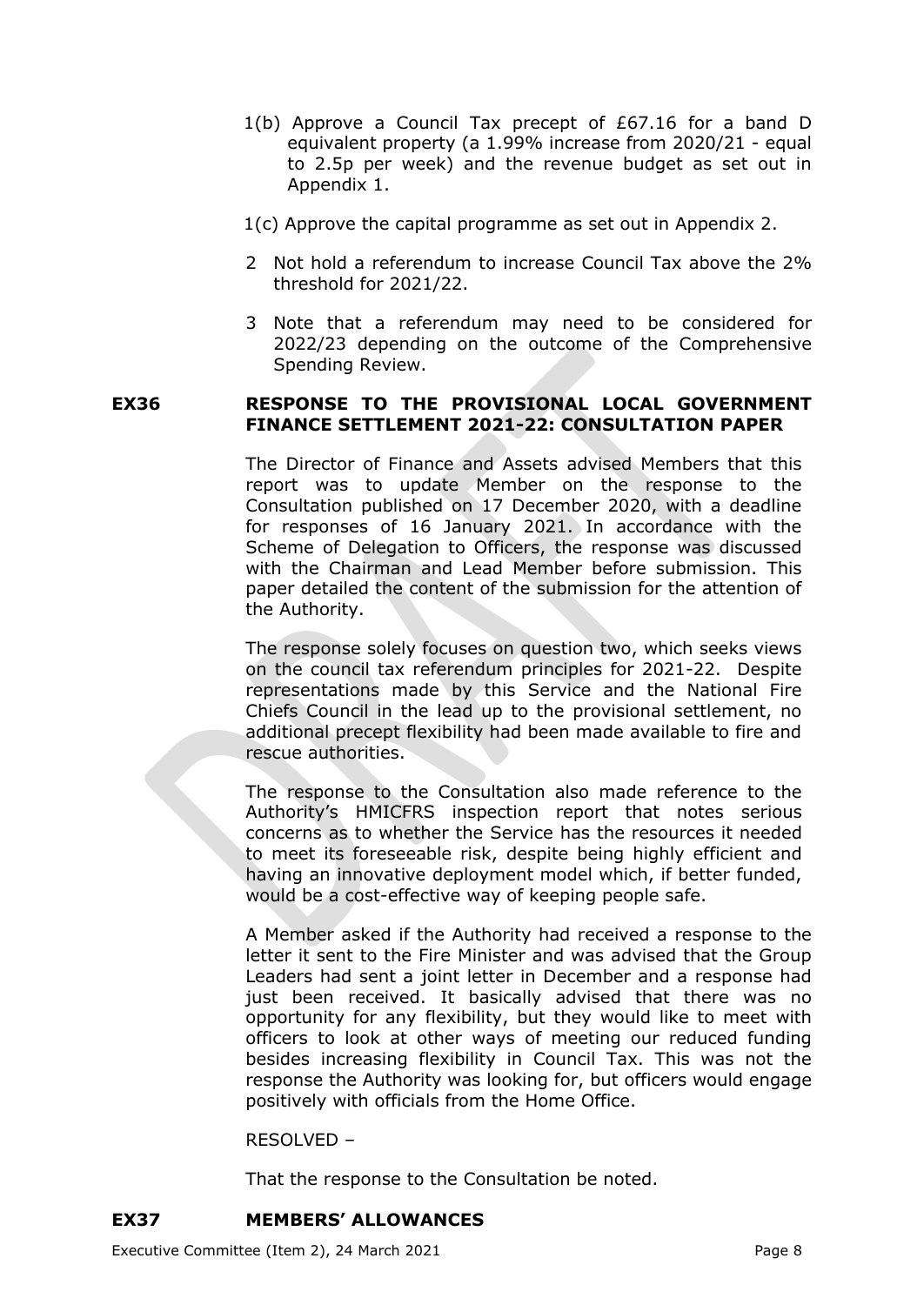The Director of Legal and Governance advised Members that this was presented for recommendation by this Committee to the full Authority Meeting on 17 February 2021. As a standalone fire and rescue authority, the Authority had a wide discretion in adopting an Annual Scheme of Allowances. The only proviso was that the Authority must have regard to the recommendations of the Independent Remuneration Panels of its two constituent councils.

The Director of Legal and Governance advised Members that the proposed Scheme of Allowances for the year 2021/22 was based on a 0% increase from the current financial year. The Scheme of Allowances had been linked to the NJC annual pay award for firefighters since 2012/13. The recommendation was that this indexation be suspended for 2021/22 rather than apply the 2% increase. There are no other changes proposed in the Annual Scheme.

RESOLVED –

That the Authority be recommended to adopt a Scheme for Members' Allowances for 2021/22 (Appendix C).

# **EX38 EMERGENCY SERVICES MOBILE COMMUNICATIONS PROGRAMME (ESMCP)**

The Programme Manager advised Members that this was the latest update regarding the Emergency Services Mobile Communications Programme (ESMCP). Updates had tended to concentrate on the publication of the full business case which had been delayed again, so this paper focused on other programme activities that have been taking place.

The Programme Manager advised that there has been some movement regarding the provision of a Direct Network Provider or DNSP link into Buckinghamshire Fire and Rescue Service (BFRS). This was the link that would give direct access into the Emergency Services Network from BFRS Headquarters. The Regional Programme Manager for the East Midlands had collated the issues raised by all regions and passed them onto the Programme Technical Lead for further discussion.

The Programme Manager advised Members that BFRS had now received two ESN devices, a vehicle device that had been passed to Thames Valley Police for installation into their vehicles for road testing and a handheld device which BFRS would retain for walk testing of 'not spots' and buildings.

The Programme Manager advised that one area causing concern was the recruitment of a Regional Programme Manager for the South-Central Region. A recruitment campaign took place in October/November last year and two candidates were offered the role. Unfortunately, neither of them decided to accept and a further campaign was being run, however the remaining candidate had, this week, withdrawn due to family illness. The contract to provide an RPM by MottMacdonald finished on 15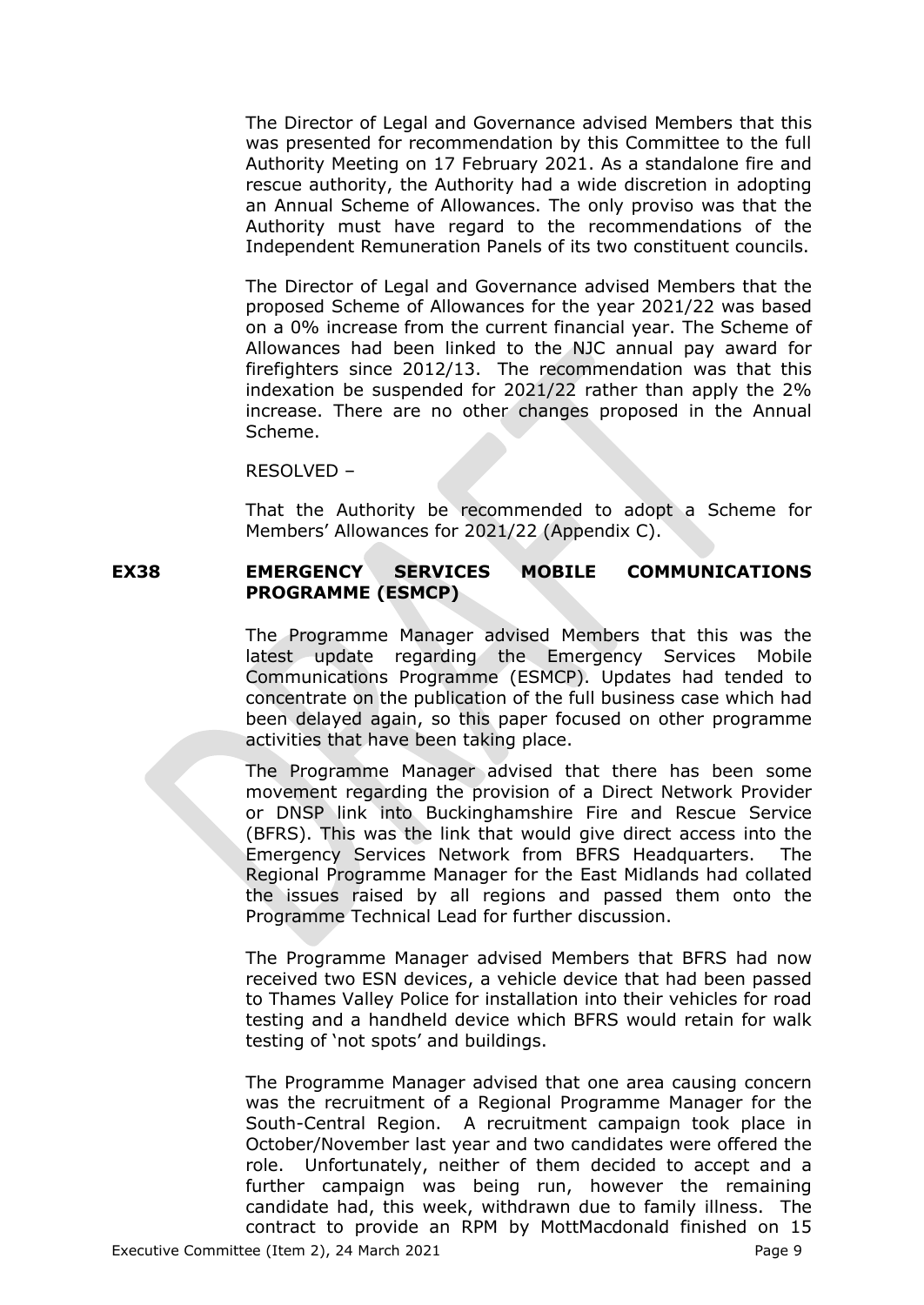January and the role was currently being shared by the three Project Managers from the SC region. This would continue until the end of March when it would be reviewed.

RESOLVED –

That the ESMCP update be noted.

(Councillor Hall left the meeting)

### **EX39 LATE URGENT ITEM: PRINCIPAL OFFICERS COVID-19 ARRANGEMENTS BETWEEN THE THAMES VALLEY FIRE AND RESCUE ATHORITIES**

(The Chairman agreed to the consideration by the Committee of a late urgent item on the grounds that it was necessary to recommend the implementation of contingency arrangements and for these to be agreed by the three Thames Valley fire and rescue authorities' governance bodies within a short timescale).

Director of Legal and Governance advised Members that a unique challenge presented by the ongoing Covid-19 pandemic created risks to the three Thames Valley fire and rescue authorities in being able to ensure that their response functions remain intact and undiminished in the event of the reduced availability of their cadre of Principal Offers due to illness or self-isolation.

The Director of Legal and Governance advised Members that the recommendation the Committee was being asked to endorse was to agree the principles of a Principal Officer sharing agreement in the terms set out in Appendix A. A report and draft agreement in identical terms were presented to Royal Berkshire Fire Authority last Wednesday and agreed unanimously; and a decision by the portfolio holder at Oxfordshire County Council was expected to follow shortly. This would be, to his knowledge, the first such agreement in the country and builds on the successes of the single mobilising function provided by the Thames Valley Fire Control Service for the three Thames Valley fire and rescue services.

### RESOLVED –

That the agreement at Annex A, subject to any minor amendments required for completion by the three participating Thames Valley fire and rescue authorities be approved for sealing.

#### **EX40 EXCLUSION OF PRESS AND PUBLIC**

It being moved, it was

RESOLVED –